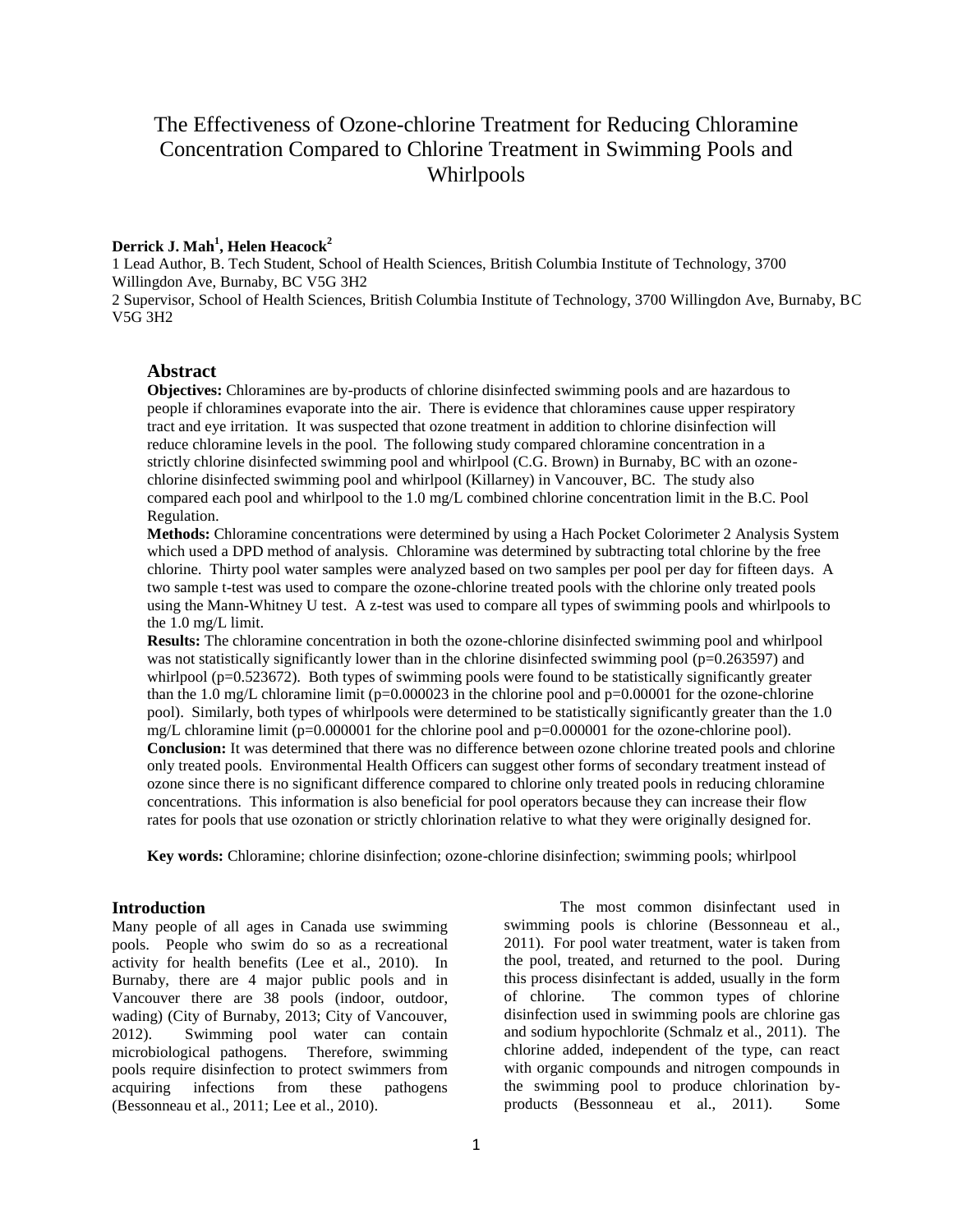disinfection by-products can be hazardous (Schmalz et al., 2011). However, the production of disinfection by-products cannot be completely avoided, but they can be mitigated to a minimum (Schmalz et al., 2011).

Since disinfection by-products can be hazardous to public health, it is important to focus on pool water chemistry to prevent swimming pool related irritations (Florentin et al., 2011). A study identified two major disinfection by-products that can be produced in swimming pools: chloramines and trihalomethanes, which can both have impacts on the health of people (Judd, & Bullock, 2003). Therefore, it is important to ensure the public, who use swimming pool facilities, are not at risk.

The most common primary method of pool water disinfection is chlorination. There are other secondary treatment methods that can disinfect pools such as Ultra Violet (UV) light and ozonation which can be used to supplement chlorine disinfection. A previous study performed by a BCIT Environmental Health student, Emily Ho (2008) found that UVchlorine disinfected pools had lower chloramine concentration compared to strictly chlorine disinfected pools. This project researched differences between ozone-chlorine disinfected pools and chlorine based disinfected pools. This project also compared the chloramine concentrations in each pool with the B.C. Pool Regulation (2010) limit of one part per million (1.0 mg/L).

### **Literature Review**

#### **Disinfection Importance**

It is important for pools to be properly disinfected in order to destroy pathogens. Pools use chlorine because it not only oxidizes organic compounds and destroys pathogens, but it also leaves a stable residual in pool water to disinfect. Swimming pools can be a place for swimmers to transfer pathogens to another swimmer. Chemical disinfectants are used to prevent pools from containing pathogens. Disinfectants for swimming pools can be chlorine based such as sodium hypochlorite, calcium hypochlorite, chlorine gas, chlorine dioxide and chlorinated isocyanurate. But, the downside is that these chloride disinfectants can react with inorganic and organic contaminants in the pool to produce hazardous compounds, called disinfection by-products. (Florentin et al., 2011).

#### **Disinfection By-Products**

Disinfection by-products are produced when chlorine disinfectant reacts with inorganic or organic nitrogen compounds. These nitrogen compounds can enter into the pool from humans as dirt, urine, feces, sweat, hair, lotion and saliva (Cornelia Kaydos-Daniels et al., 2008; Bessonneau et al., 2011; Florentin et al., 2011). Table 1 shows how nitrogen compounds can get into the swimming pool. Each of these compounds could react with chlorine disinfectant to produce disinfection by-products (Florentin et al., 2011). But the greatest contaminant added by swimmers is urea.

In another study, it has been reported that one swimmer in the water for one hour could introduce the following contaminants into the pool:  $0.15$  g -  $0.20$  g of ammonia (nitrogen),  $1.0$  g -  $1.6$  g of urea and 0.55 g - 1.0 g of total organic carbon. In addition, a swimmer in the pool for 2 hours can add between 20 - 80 mL of urine and 0.1-1 L of sweat, where both materials consist of nitrogen compounds (Florentin et al., 2011).

Overall, there are many types of human organic and inorganic nitrogen compounds that can enter into the pool. These compounds, mainly urea and creatinine (Li, & Blatchley, 2007), can react with chlorine to produce disinfection-by-products such as chloramine.

#### **Chloramines**

*Description*

There are three types of chloramines: monochloramine, dichloramine and trichloramine. They all result from the reaction of free chlorine with dissolved organic nitrogen such as creatinine, urea and amino acids. The general reaction scheme of the production of chloramines is shown below (National Swimming Pool Foundation, 2012):

 $HOC1 + R-NH<sub>2</sub> \rightarrow R-NHCl + H<sub>2</sub>O$ 

where HOCl is hypochlorous acid,  $R-NH<sub>2</sub>$  is organic amine, R-NHCl is chloramine and  $H<sub>2</sub>O$  is water. The amount of chloramines produced in the water is dependent on the chlorine to nitrogen ratio (Richardson et al., 2010).

There have been reports that the concentration of chloramines in swimming pool water range from 0.1-1.5 mg/L with an air concentration between 0.17-0.43 mg/L for trichloramines (Florentin et al., 2011). These results show that trichloramines can be found in the air which poses the greater risk.

Monochloramine, dichloramine and trichloramines that are produced are volatile. The most volatile compound of the three is trichloramine. It is slightly soluble in water as its solubility is 0.025 M at 25°C at pH 1-10. Therefore, trichloramine concentrations above this limit will volatize into the air (Schmalz et al., 2011). Since chloramines can volatize into the air, it is not only important to have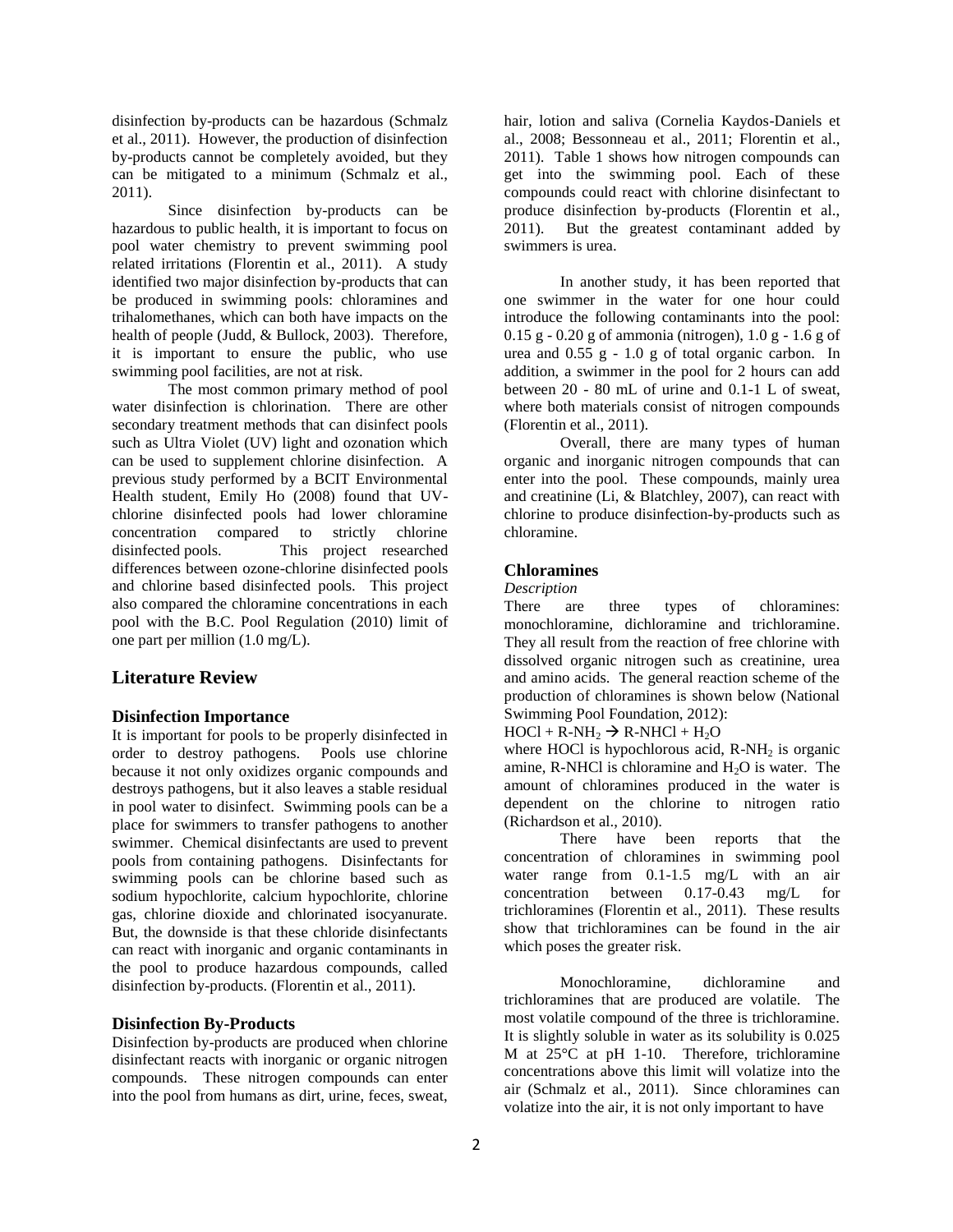| Nitrogen-      | Sweat        |                  | Urine        |                  | By swimmer         |  |
|----------------|--------------|------------------|--------------|------------------|--------------------|--|
| containing     | Mean content | Portion of total | Mean content | Portion of total | Estimated range of |  |
| compounds      | (mg/L)       | nitrogen $(\%)$  | (mg/L)       | nitrogen $(\%)$  | input $(mg)$       |  |
| Urea           | 680          | 68               | 10,240       | 84               | 320-840            |  |
| Ammonia        | 180          | 18               | 560          |                  | $30-60$            |  |
| Amino Acids    | 45           |                  | 280          |                  | $15 - 50$          |  |
| Creatinine     |              |                  | 640          |                  | $10 - 25$          |  |
| Other          | 80           | 8                | 500          |                  | $20 - 45$          |  |
| compounds      |              |                  |              |                  |                    |  |
| Total nitrogen | 992          | 100              | 12.220       | 100              | 400-1000           |  |

**Table 1. Estimated human nitrogen compounds added by a swimmer.**

(Florentin et al., 2011).

adequate ventilation in an indoor swimming pool, but it is important to limit the production of chloramines. In addition, a study found that two possible ways to minimize exposure of trichloramine to swimmers is to: reduce the amount of urea in the pool or to degrade the amount of trichloramine in the pool (Schmalz et al., 2011).

#### *Regulations*

The B.C. Pool Regulation (2010), under the Public Health Act, Section  $10(2)(g)$  states that combined chlorine must be at a concentration of 1.0 mg/L or less. Combined chlorine is the total amount of chlorine (free chlorine and chlorine compounds) that is in the pool (National Swimming Pool Foundation, 2012). Chloramines fall into the category of combined chlorine. Therefore, pool operators must keep chloramine levels below this limit. The recommended combined chlorine levels, according to the B.C. Guidelines for swimming pool operators (Ministry of Health, 2011), is under 1.0 mg/L; this is the same as the B.C. Pool Regulation (2010).

In the pool, the greater the chlorine demand from contaminants, the greater the amount of chlorine that is required because pools must have sufficient disinfectant. The free chlorine concentration in a swimming pool must be at least 0.5 mg/L (B.C. Pool Regulation, 2010). It would be easier for operators to achieve this concentration if there were less organic contaminants in the pool for the chlorine to react with. This could be achieved by secondary treatment such as UV or ozone.

### *Health Effects*

Chloramines are hazardous to public health. As discussed above, once chloramines accumulate to great enough levels in the water, they volatize into the air. The health effects associated with exposure to chloramines include contact dermatitis, exacerbation of pre-existing respiratory symptoms, respiratory distress, and mucous membrane irritation

(Cornelia Kaydos-Daniels et al., 2008; Florentin et al., 2011). People who are exposed to chloramines in the air can show symptoms such as throat irritation, difficulty breathing, cough, rash, and eye irritation. The median duration of symptoms was found to be 3.5 days (Cornelia Kaydos-Daniels et al., 2008). In other studies, there has been a reported relationship between people who attend chlorinated pools and an increase in their development of respiratory complaints, asthma, and allergic symptoms such as rhinitis, conjunctivitis and laryngitis (Florentin et al., 2011; Schmalz et al., 2011). Based on these symptoms and health effects, chloramines are hazardous to humans and must be maintained to low levels.

As a result of the health effects associated with chloramines, it is vital to reduce human exposure to these chemicals. One method to reduce contaminants in the pool is ozonation.

# **Secondary/Additional Treatment**

#### *Ozone*

Ozone, a gaseous molecule, is used as secondary treatment in swimming pools. It is reported that ozone is a high potential oxidant and is also an effective disinfectant to kill pathogens (Lee et al., 2010; Jo et al, 2005). Since ozone is a powerful preoxidant, the amount of disinfection by-products can be reduced (Kleiser, & Frimmel, 2000).

Ozone itself is hazardous and is not safe for humans. Ozone is denser than air. Since ozone has a low solubility, swimmers are at risk as ozone could accumulate just above the water surface. However, the risk is minor because ozone should mostly be consumed before entering the pool and there should be a deozonator to destroy remaining ozone before this water is chlorinated (National Swimming Pool Foundation, 2012).

### *Benefits of Ozone*

Ozone is both an oxidizing agent and disinfectant, with some researchers believing that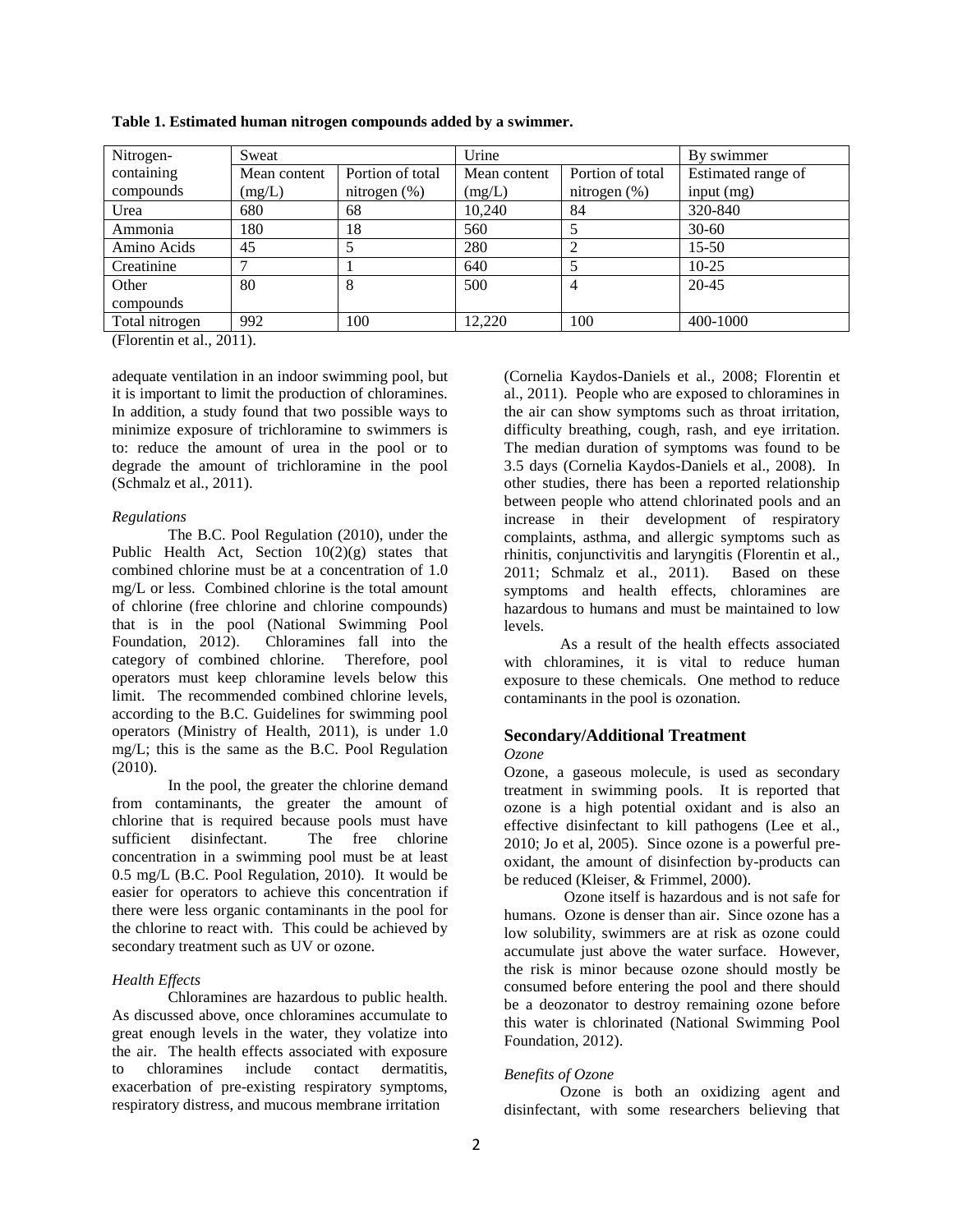ozone is the most powerful oxidizing and disinfecting agent for pool water treatment. As an oxidizer, ozone can oxidize chloramines directly into nitrate and chloride (World Health Organization, 2006). As a result, combined chlorine levels in pools can be reduced. Also, ozone can oxidize organic compounds and is effective in killing viruses, bacteria and parasites such as giardia and cryptosporidium which are both chlorine resistant (National Swimming Pool Foundation, 2012). Ozone first acts as a chemical oxidant, then secondly as a disinfectant (Rice, 1995). Overall, ozone could both reduce the concentration of chloramines and reduce the number of pathogens in a swimming pool.

Since ozone is not stable in water, it is followed sequentially by chlorine disinfection. It does not produce a residual in the water (Lee et al., 2010); therefore it must be used in combination with chlorine or another type of residual disinfectant (Ministry of Health, 2011). As a result, less chlorine disinfectant is used leading to less organic disinfection by-products (Lee et al., 2010). However, there is conflicting evidence that ozone is not an effective oxidant for the major organic contaminants added by swimmers.

#### *Counterpoints of Ozone*

If ozone is not properly controlled, it can react with free chlorine in the pool resulting in less chlorine available for disinfection (Hua, & Reckhow, 2013). Also, since ozone does not have a residual, it is not a good disinfectant for algae (Wojtowicz, 2001).

In addition, it has been reported that human contaminants of urea and creatinine are better oxidized by chlorine than ozone (Wojtowicz, 2001). Organic compounds that do not have an electron rich functional group do not get efficiently oxidized by ozone (Hübner et al., 2013). It has also been suggested that ozone slowly oxidizes monochloramine (Rice, 1995):

 $NH_2Cl + 3O_3 \rightarrow 3O_2 + 2H^+ + NO_3 + Cl^-$ 

As described earlier in Table 1, urea was a major contaminant added by swimmers. However, studies have shown that ozonation degrades urea slowly and is not very efficient (Schmalz et al, 2011). Reports have shown that ozone reacts slowly with urea, monochloramine, creatinine and ammonia, common contaminants in bathers. Chlorine is a better oxidizer for these compounds (Wojtowicz, 2001). Ozone would only be effective at oxidizing certain chloramines but possibly not the precursors that produce these compounds. This could allow chloramines to build up faster than could be eliminated since there could be less chlorine added in pools that are ozone-chlorine treated.

#### **Research Question**

The purpose of this study was to determine if ozonechlorine disinfection of indoor swimming pools and whirlpools result in lower chloramine concentration than chlorinated disinfection in indoor swimming pools and whirlpools, respectively.

The hypothesis was that there will be a significant difference whereby ozone-chlorine treated pools/whirlpools will have less chloramine concentration compared to chlorine treated pools/whirlpools and that all pools will be under the 1.0 mg/L chloramine limit.

### **Role of the Environmental Health Officer**

The duty of the environmental health officer (EHO) is to protect the public from health hazards which can be in the form of chemical (spills, pH, chloramine), physical (entrapment, drowning, accidents) and biological (communicable diseases) hazards (MacLeod, 2013a). Section 23 under the Public Health Act (2008) provides EHOs with the power to inspect and enforce the Act and the regulations under the Act including the B.C. Pool Regulation (2010). To protect the public from hazards in the public pool environment, the EHO must protect the health and safety of the public through routine inspections, facility approval, regulatory enforcement and investigation of complaints and disease outbreaks involving public swimming pools.

As described previously, Section  $10(2)(g)$ under the B.C. Pool Regulation restricts public swimming pools to a chloramine limit of one part per million in the water. Relating to this project, EHOs ensure the chloramine concentration is not high, which can be hazardous, and to enforce the limit by sampling the pool water to measure the chloramine concentration and taking appropriate action, if necessary.

# **Methods and Materials**

To compare the concentration of chloramines in each type of pool disinfectant, two different pools were sampled. The ozone-chlorine disinfected pool was the Killarney pool in Vancouver, BC. This pool had a swimming pool volume of 180,000 US gallons and a whirlpool volume of 6,000 US gallons. The bather load was approximately 1,000 patrons per day (K. Hillman, personal communication, January 20, 2014).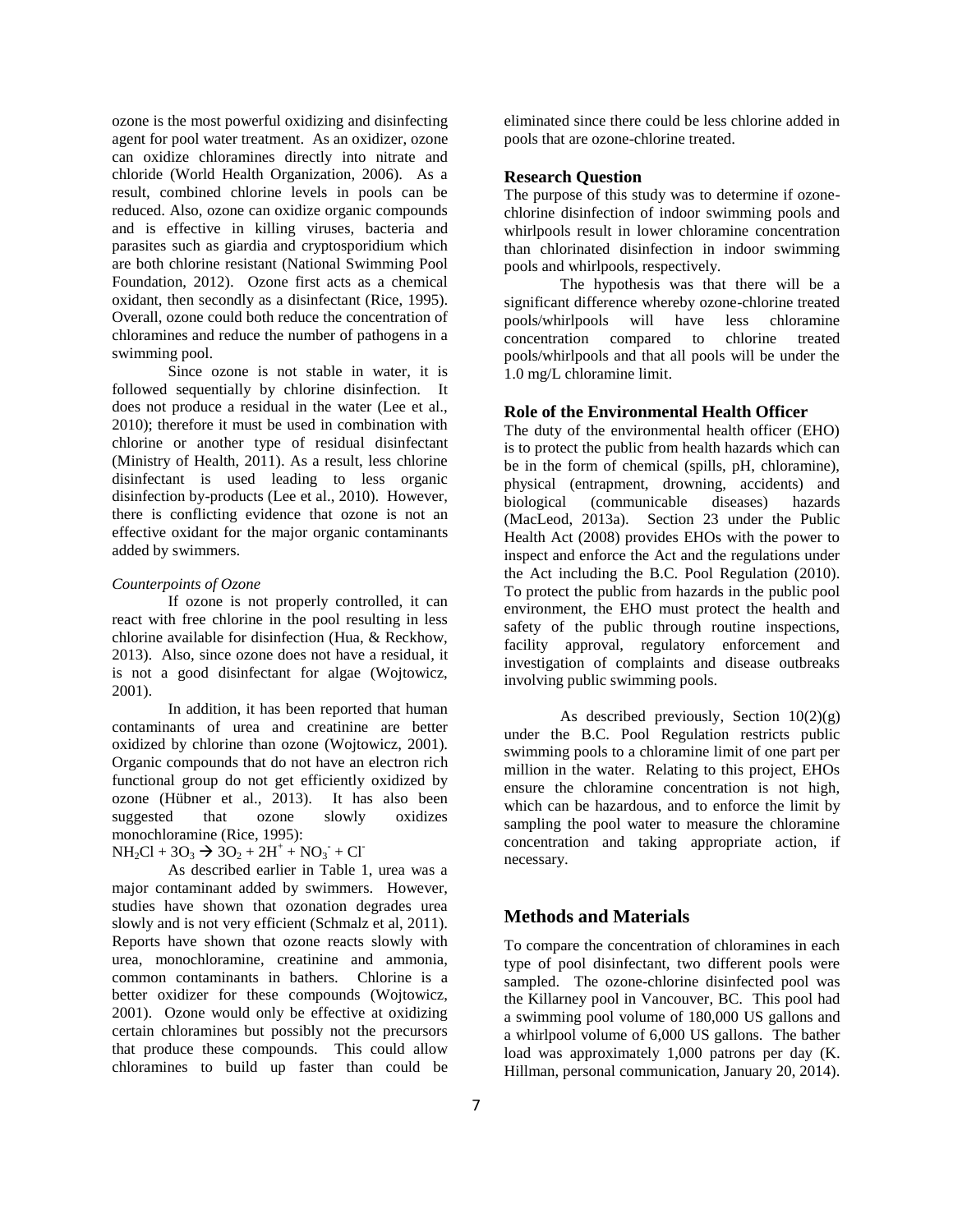The chlorine disinfected pool was the C.G. Brown pool in Burnaby, BC, which had a swimming pool volume of approximately 167,000 US gallons and whirlpool volume 3,330 US gallons. The bather load was approximately 525 patrons per day (B. Gillman, personal communication, January 7, 2014).

In the two different types of disinfected swimming pools, chloramine (also known as combined chlorine) was determined by subtracting the concentration of free chlorine from the concentration of total chlorine in the pool (Bessonneau, 2011; Cornelia Kaydos-Daniels, 2008). To determine this the Hach Pocket Colorimeter 2 Analysis System (Catalog # 59571-88) was used in addition to DPD Free Chlorine powder pillows (14070-99), DPD Total Chlorine powder pillows (14064-99), and DPD -Chlorine HR Spec Check Secondary Standards Kit (28933-00).

Samples were taken in January 2014 at each pool location. Each public swimming pool and whirlpool were sampled two times per day for 15 total days, for a total for 30 samples per pool

location. Sampling occurred in various times of the day in different sites around the pool, 18 inches deep in the pool away from any return outlets.

# **Statistical Analysis & Results**

### **Description of Type of Data**

The type of data was numerical data since concentration was measured. The concentration of chlorine, in the two different pools, was determined to a precision of one decimal point. To calculate the concentration of chloramines, the total chlorine measurement was subtracted by the free chlorine measurement, as discussed in the standard methods. The chloramine concentration was the data inputted into the statistics program maintaining the one decimal point. Since the concentration involves decimals, it was continuous numeric data because the "measurement is on a continuum" (Heacock, & Sidhu, 2013a).

**Table 2. Descriptive statistics for the chloramines concentrations in chlorine and ozone-chorine disinfected swimming pools and whirlpools.**

| ———————<br><b>Statistic</b> | <b>Chlorine</b><br><b>Disinfectant Pool</b> | <b>Ozone-Chlorine</b><br><b>Disinfectant Pool</b> | <b>Chlorine</b><br><b>Disinfectant</b> | <b>Ozone-Chlorine</b><br><b>Disinfectant</b> |
|-----------------------------|---------------------------------------------|---------------------------------------------------|----------------------------------------|----------------------------------------------|
|                             | (mg/L)                                      | (mg/L)                                            | Whirlpool (mg/L)                       | Whirlpool (mg/L)                             |
| Mean                        | 1.47                                        | 1.31                                              | 2.02                                   | 1.89                                         |
| Mode                        | 1.1                                         | 1.4                                               | 1.6                                    | 1.9                                          |
| Median                      | 1.3                                         | 1.3                                               | 1.75                                   | 1.85                                         |
| Range                       | 3.0                                         | 1.7                                               | 2.7                                    | 1.7                                          |
| <b>Standard Deviation</b>   | 0.62                                        | 0.33                                              | 0.68                                   | 0.40                                         |

#### **Descriptive Statistics**

Descriptive statistics, Table 2, for the data was calculated using Microsoft Excel (2007). Based on Table 2, the mean, range and standard deviation from the ozone-chlorine disinfectant pool are lower than the chlorine disinfected pool. With regards to the whirlpools, the ozone-chlorine disinfected whirlpool had a lower mean, range and standard deviation but a larger mode and median compared to the chlorine disinfected whirlpool.

#### **Inferential Statistics**

There were two independent groups that were tested: chloramine concentration in chlorine disinfected pool and chloramine concentration in ozone-chlorine disinfected pool. The other two independent groups there were tested were: chloramine concentration in the chlorine disinfected whirlpool and chloramine concentration in the ozone-chlorine disinfected whirlpool. Based on these two independent groups, a t-test was used using NCSS 9 (Heacock, & Sidhu, 2013b; Hintze, 2013). A one tail t-test was used because it was suspected that the ozone-chlorine disinfected pool would have less chloramine levels than the chlorine disinfected pool (MacLeod, 2013b).

Furthermore, a z-test was applied to each independent variable: the two different disinfected swimming pools and the two different whirlpools. The chloramine concentrations of each independent variable were compared to a value of 1.0 mg/L, which is the limit in the B.C. Pool Regulation (2010). The chloramine concentrations were expected to be below this limit.

#### **Statistical Analysis**

*Interpretation of Results*

The following are the results for the comparison of the chlorine pool with the ozone-chlorine pool.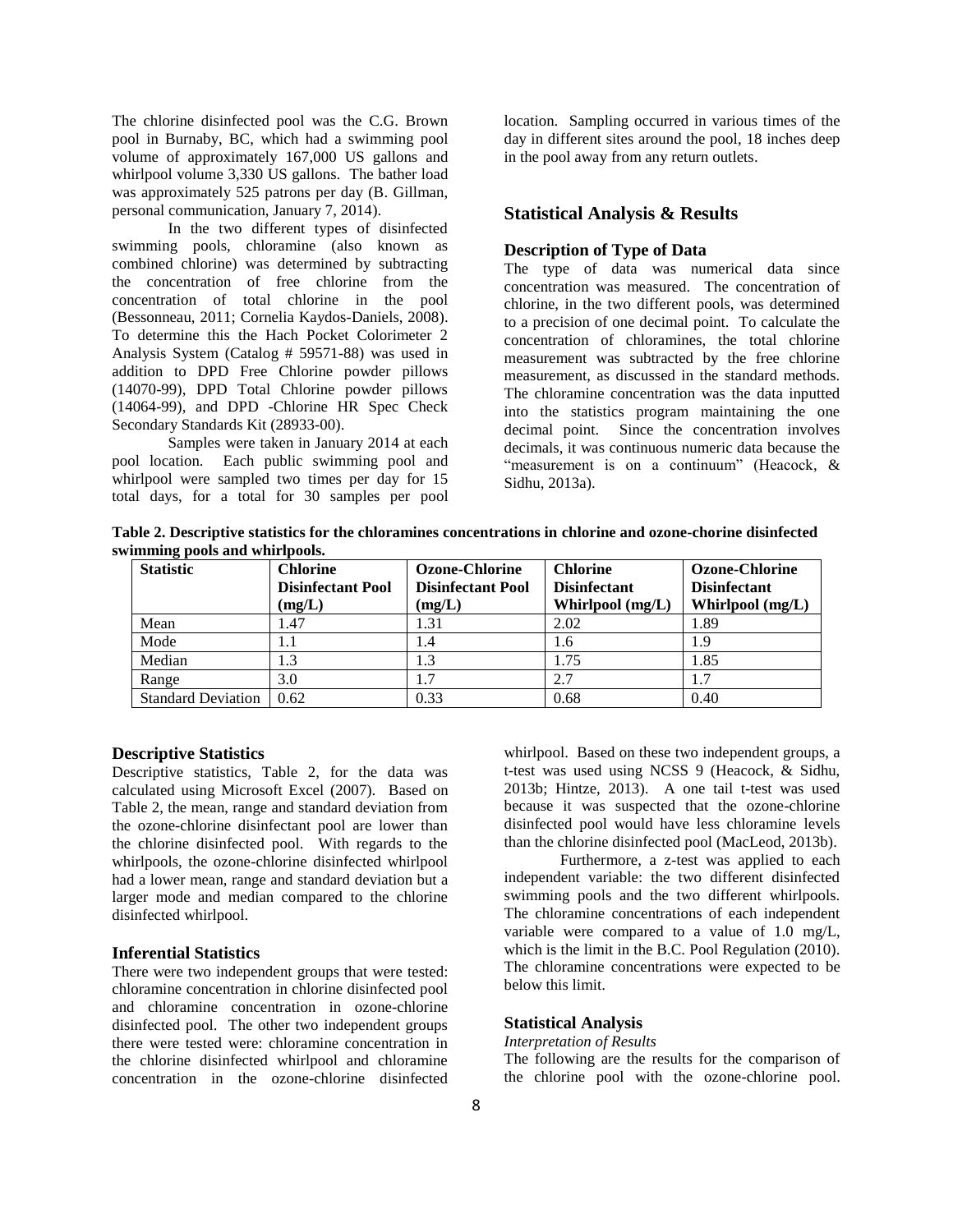Based on the results in the Tests of Assumptions, the results from the non-parametric Mann-Whitney U or Wilcoxon Rank Sum Test were used (Heacock, & Sidhu, 2013b).

Under the Mann-Whitney U or Wilcoxon Rank Sum Test, the one tail t-test Diff > 0 alternative hypothesis was examined because it was expected that the chloramine concentration in the chlorine disinfected pool was to be greater than the chloramine concentration in the ozone-chlorine disinfected pool (MacLeod, 2013b). Please refer to Table 3 below for the hypothesis.

Since  $p = 0.263597$ , the null hypothesis was not rejected and it was concluded that there was not a statistically significant difference between chloramine concentration in chlorine disinfected pools and chloramine concentration in ozone-chlorine disinfected pools. Chloramine concentration in

chlorine disinfected pools was similar to the chloramine concentration in ozone-chlorine disinfected pools.

#### *Alpha and Beta Errors*

As stated, based on the Mann-Whitney U or Wilcoxon Rank Sum Test, the p value was 0.263597. Therefore, the p value was not associated with  $\alpha$  – error.

The power, using the Equal-Variance T-Test, is 0.32114. A low power, less than 0.80, suggested that there was a low probability that there was a statistically significant difference in chloramine concentration between the chlorine disinfected pool and the ozone-chlorine disinfected pool (Heacock, & Sidhu, 2013b). With a ß value of 0.679, there is possible  $\beta$  – error and a larger sample size is needed to reduce the chance of  $\beta$  – error

| $H_0$                                                                                                                                         | p-value                                               | <b>Conclusion</b>   | Power   |
|-----------------------------------------------------------------------------------------------------------------------------------------------|-------------------------------------------------------|---------------------|---------|
| The chloramine concentration in the chlorine<br>disinfected swimming pool will be less than the                                               | 0.263597                                              | Cannot reject $H_0$ | 0.32114 |
| chloramine concentration in the ozone-chlorine<br>disinfected swimming pool                                                                   | Non-parametric Mann-<br>Whitney U                     |                     |         |
| The chloramine concentration in the chlorine<br>disinfected whirlpool will be less than the<br>chloramine concentration in the ozone-chlorine | 0.523672<br>Non-parametric Mann-                      | Cannot reject $H_0$ | 0.21814 |
| disinfected whirlpool                                                                                                                         | Whitney U                                             |                     |         |
| The chloramine concentration in the chlorine<br>disinfected swimming pool will be less than the                                               | 0.000023                                              | Reject $H_0$        | 0.99149 |
| chloramine concentration limit of 1.0 mg/L                                                                                                    | Non-parametric<br>Wilcoxon Signed Rank<br><b>Test</b> |                     |         |
| The chloramine concentration in the ozone-<br>chlorine disinfected swimming pool will be less                                                 | 0.00001                                               | Reject $H_0$        | 0.99962 |
| than the chloramine concentration limit of 1.0<br>mg/L                                                                                        | Parametric One<br>Sample T-Test                       |                     |         |
| The chloramine concentration in the chlorine<br>disinfected whirlpool will be less than the                                                   | 0.000001                                              | Reject $H_0$        | 1.00000 |
| chloramine concentration limit of 1.0 mg/L                                                                                                    | Non-parametric<br>Wilcoxon Signed Rank<br><b>Test</b> |                     |         |
| The chloramine concentration in the ozone-<br>chlorine disinfected whirlpool will be less than                                                | 0.000001                                              | Reject $H_0$        | 1.00000 |
| the chloramine concentration limit of 1.0 mg/L                                                                                                | Non-parametric<br>Wilcoxon Signed Rank<br>Test        |                     |         |

## **Table 3. Summary of Statistics and Results of All Hypotheses**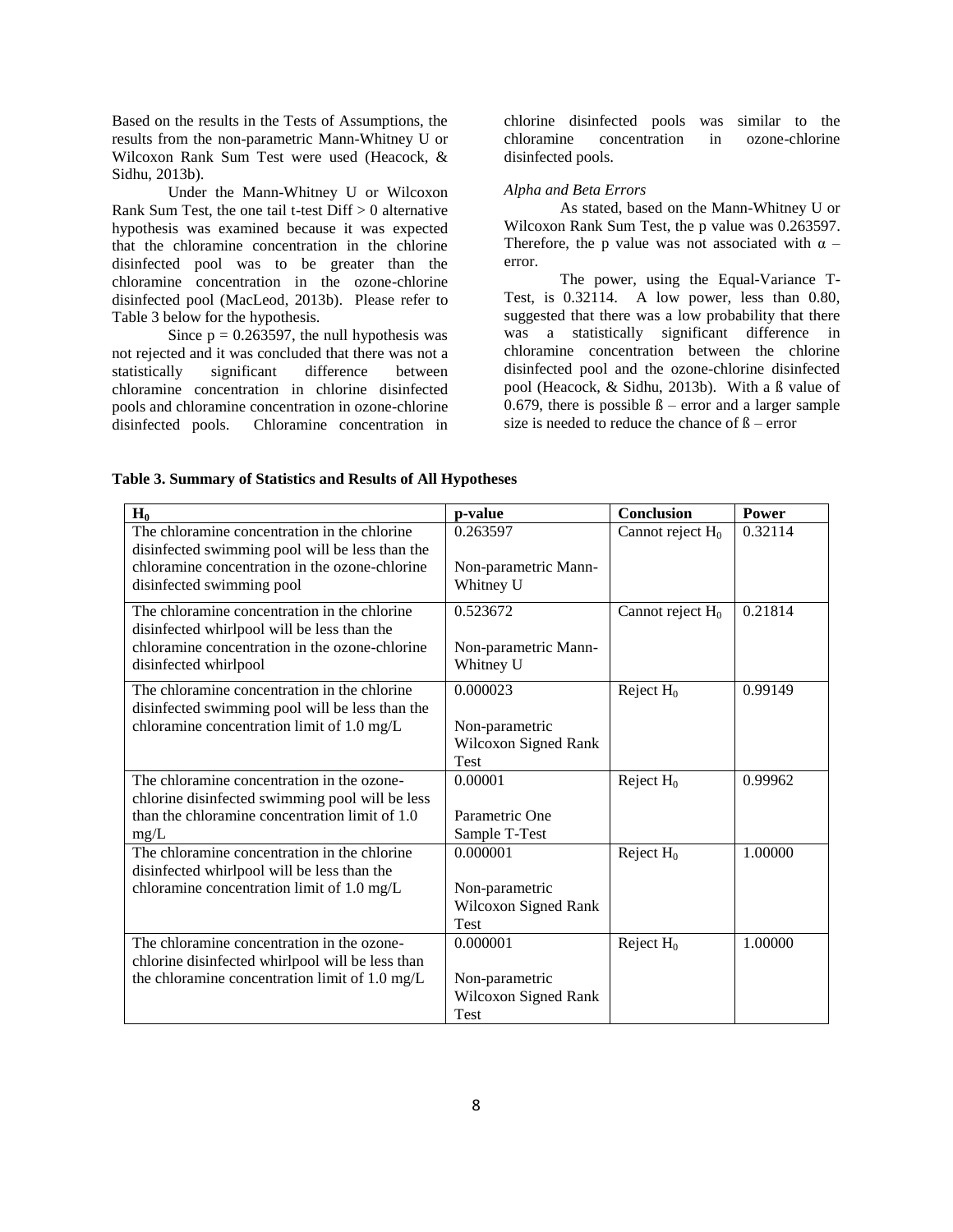#### *Results of Other Hypothesis*

Table 3, below, shows a summary of the other hypothesis tests comparing:

- The chlorine whirlpool and ozone-chlorine whirlpool chloramine concentration
- Each type of pool/whirlpool to a chloramine concentration limit of 1.0 mg/L

In summary there was no statistically significant difference between the chlorine disinfected swimming pool and the ozone-chlorine disinfected swimming pool and  $H_0$  was not rejected. There was no statistically significant difference between the chlorine disinfected whirlpool and the ozone-chlorine disinfected whirlpool and  $H_0$  was not rejected. Chloramine concentration in ozonechlorine disinfected pools and whirlpools was less than in chlorine only disinfected pools and whirlpools. In all types of pools and whirlpools, the chloramine concentration exceeded the 1.0 mg/L limit. All of the t-tests and z-tests did not have  $\alpha$  – error because the p value was not between 0.01 and 0.05. Neither did any of the tests that rejected  $H_0$ have ß-error because the power was above 0.8.

In comparing the chloramine concentrations between swimming pools and whirlpools, the mean chloramine concentration in whirlpools was greater than swimming pools (Table 2). The reason for this is because the whirlpool volumes are much smaller than the swimming pool in addition to people sweating more in whirlpools. As a result, chloramines can build up faster in whirlpools. Even though whirlpools should have a turnover rate every 20 minutes, a swimming pool turnover rate is around 6 hours (Macleod, 2013c). A turnover rate is the amount of time that it takes for the entire volume of pool water to go through the circulation system.

# **Discussion**

#### **Significance and Implications**

Based on the results, there is no difference in the chloramine concentration between ozone-chlorine treated pools and chlorine only treated pools. This means that using ozone as a secondary treatment to supplement chlorination does not make a difference in reducing the chloramine concentrations. This is contrary to the literature review where it was found that ozone is effective in reducing chloramine concentrations in pool waters (World Health Organization, 2006).

Furthermore, neither ozone-chlorine treatment nor chlorine only treatment were effective in reducing the chloramine concentration below the 1.0 mg/L limit under the B.C. Pool Regulation (2010). This means that the flow rates that were set for the Killarney and CG Brown swimming pools and whirlpools were not great enough to reduce the chloramine concentration. In order to reduce chloramine concentrations in the pools, the flow rates should be increased. Another option is to use UV as a secondary treatment.

As stated in the literature review, Emily Ho (2008) determined that UV-chlorine treatment reduced chloramine concentrations lower than strictly chlorine treated swimming pools. The combination of results from Emily's project and this current project could be beneficial for EHOs. When looking over pool plans with regards to secondary treatment, EHOs could suggest UV to be used instead of ozone because it has demonstrated to be more effective in reducing chloramine concentrations.

Even though there was no difference between ozone-chlorine treated pools and chlorine only treated pools, and neither was able to be under the 1.0 mg/L limit, it is not a major cause for concern. The chloramine concentration mean for the ozone-chlorine treated swimming pool was1.3 mg/L and for the chlorine treated swimming pool was 1.5 mg/L which was not greatly over the 1.0 mg/L limit. The chloramine concentration mean for the ozonechlorine treated whirlpool was 1.9 mg/L and for the chlorine treated whirlpool was 2.0 mg/L which is somewhat of a concern. But as long as major factors of free chlorine, pH and alkalinity are within the limits set in the BC Pools Regulation (2010) along with adequate air ventilation, chloramine concentrations at these pools should not pose a problem to public health. But, as an EHO, the flow rates should be increased for both types of whirlpools or to drain and refill the whirlpool water to reduce the chloramine concentrations.

Also, to measure chloramine concentrations, pool operators use a device that is not as accurate as the Hach Pocket Colorimeter 2 Analysis System, which was used for this project. Most pool operators use the colorimetric method colour matching the sample with colour standards. However, this is not as accurate or precise. These types are usually accurate to 0.5 mg/L. Pool operators, using their device, would measure the results from both swimming pools as 1.0 mg/L which would be within the limit and would measure the results from both whirlpools as 1.5 or 2.0 mg/L which would appear to be above the 1.0 mg/L limit. Therefore, depending on the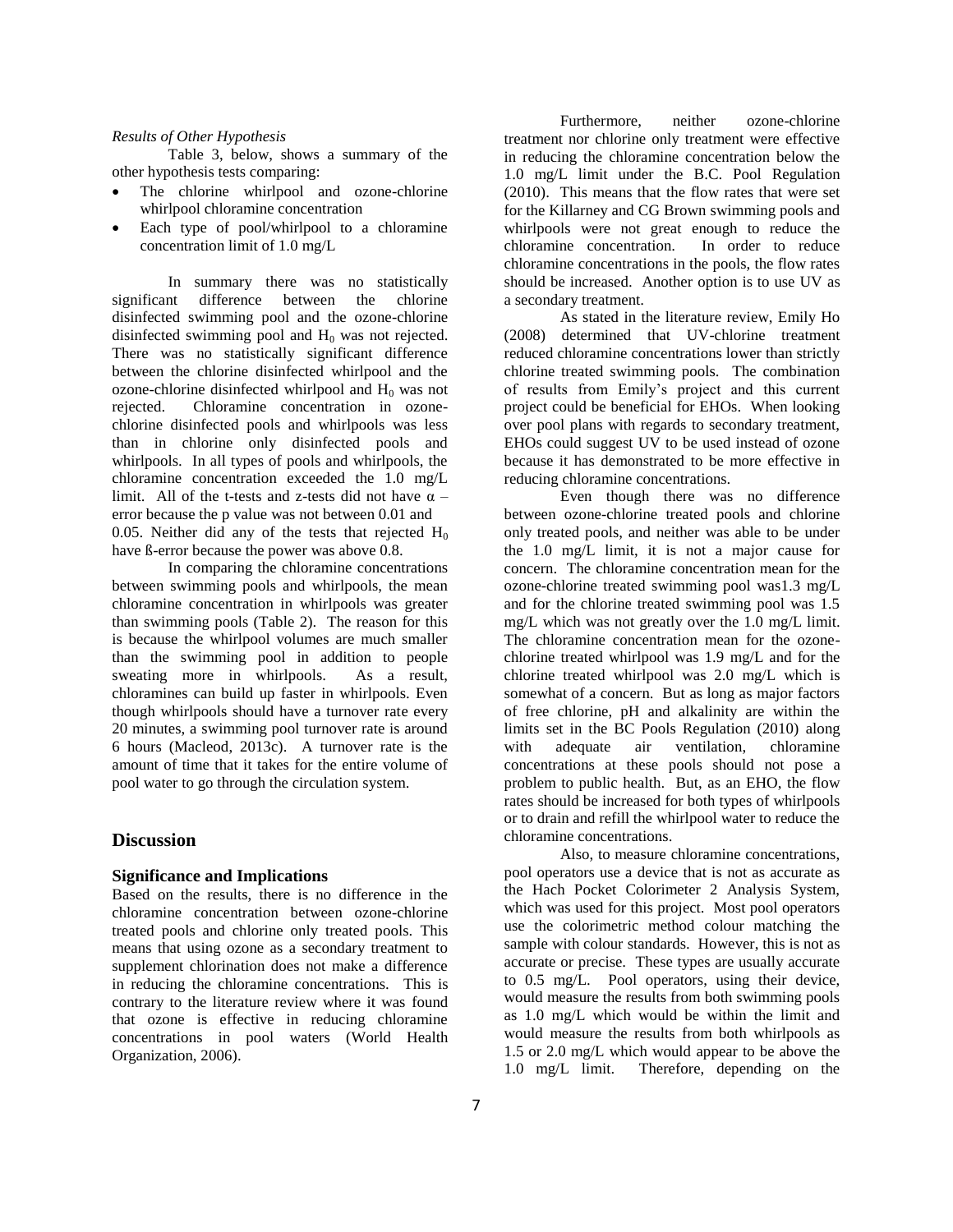measuring device, pool operators may measure their chloramine concentration to be 1.0 mg/L when it may be 1.3 mg/L. However, this is not a major difference.

The results from this study could have an effect on EHOs, pool operators and the public. With regards to EHOs, when looking over pool plans during the construction stage, EHOs could suggest the use of UV light instead of ozonation as secondary treatment. In addition, EHOs should also be aware that pools using ozone as secondary treatment to chlorine are not necessarily better than pools using only chlorine. EHOs can also educate pool operators that ozonation does not significantly reduce chloramine concentrations compared to chlorine alone.

Pool operators should be aware of the results just as EHOs, as stated above. They should be knowledgeable that ozone secondary treatment to chlorine does not significantly reduce chloramine concentrations compared to chlorine only treated pools. For both types of swimming pools, pool operators should increase their flow rate more so than originally planned in their pool design, to increase turnover rates for faster treatment; this could reduce chloramine levels.

The public is not significantly affected by the results from this project. The pools need to be within specific parameters under the B.C. Pool Regulation (2010), enforced by EHOs, for pools to be safe. Parameters such as free chlorine, chloramine (combined chlorine), pH, and alkalinity will prevent the public from harmful effects associated with the pool. The public could choose to swim at pools that use UV as secondary treatment to chlorine instead of ozone-chlorine and chlorine only pools because there may be less risk of an outbreak or hazard, but the risk is not significantly less because all pools are routinely inspected by EHOs to ensure that they are all safe under the same requirements set by the B.C. Pool Regulation (2010).

#### **Anomalies**

Based on research by Kleiser, & Frimmel (2000) and World Health Organization (2006), ozonation effectively oxidizes chloramines thereby reducing the chloramine concentration in swimming pools. However, the results from this current study do not support the literature. There was no difference between ozone-chlorine treatment and chlorine only treatment; in other words, ozone did not effectively reduce chlorinamine levels below that of strictly chlorine treated pools. Possible reasons why there was a difference between the results in this study and in literature is that there was a difference in pool size

and bather load in the Killarney pools and CG Brown pools where Killarney had the larger pool and higher bather load. This difference in bather load could lead to differences in chloramine levels because bathers contribute to the production of chloramines. This could explain why the ozone-chlorine treated pools were not statistically different than chlorine only treated pools because the ozone-chlorine treated pools had a greater bather load, thus greater chloramine levels to reduce.

#### **Overall Contribution of the Project**

Overall, this project demonstrated that ozone as a secondary treatment to chlorine is not different than strictly chlorine in reducing chloramine concentrations in swimming pools and whirlpools. If new pools are to be designed using secondary treatment, it would be more beneficial to use UV light instead of ozonation. There appears to be a trend to use UV light as a secondary treatment instead of ozonation and these results support that ozonation is not effective in reducing chloramine concentrations.

# **Recommendations**

- 1. The results of this study could be used to show that ozone as a secondary treatment does not significantly reduce chloramine concentrations in swimming pools and whirlpools compared to strictly chlorine treated pools. The literature shows that ozone is a strong oxidizing agent and should oxidize chloramines, but based on this project, chloramines were not oxidized sufficiently to reduce chloramine concentrations. Based on these results, pool operators using ozone as a secondary treatment to chlorine should increase the flow rate and turnover rate in their swimming pools and whirlpools to allow more pool water to be treated by ozone.
- 2. EHOs can use these results by suggesting alternative secondary treatment methods such as UV light instead of ozone because based on this project, ozone was not significantly different than chlorine only treatment.
- 3. It is still unknown how effective ozone is as a secondary treatment to chlorine only treatment because of the possible source of error in the difference in bather loads and pool volumes in both types of pools. Further studies can use different pools with the same bather load and pool volume.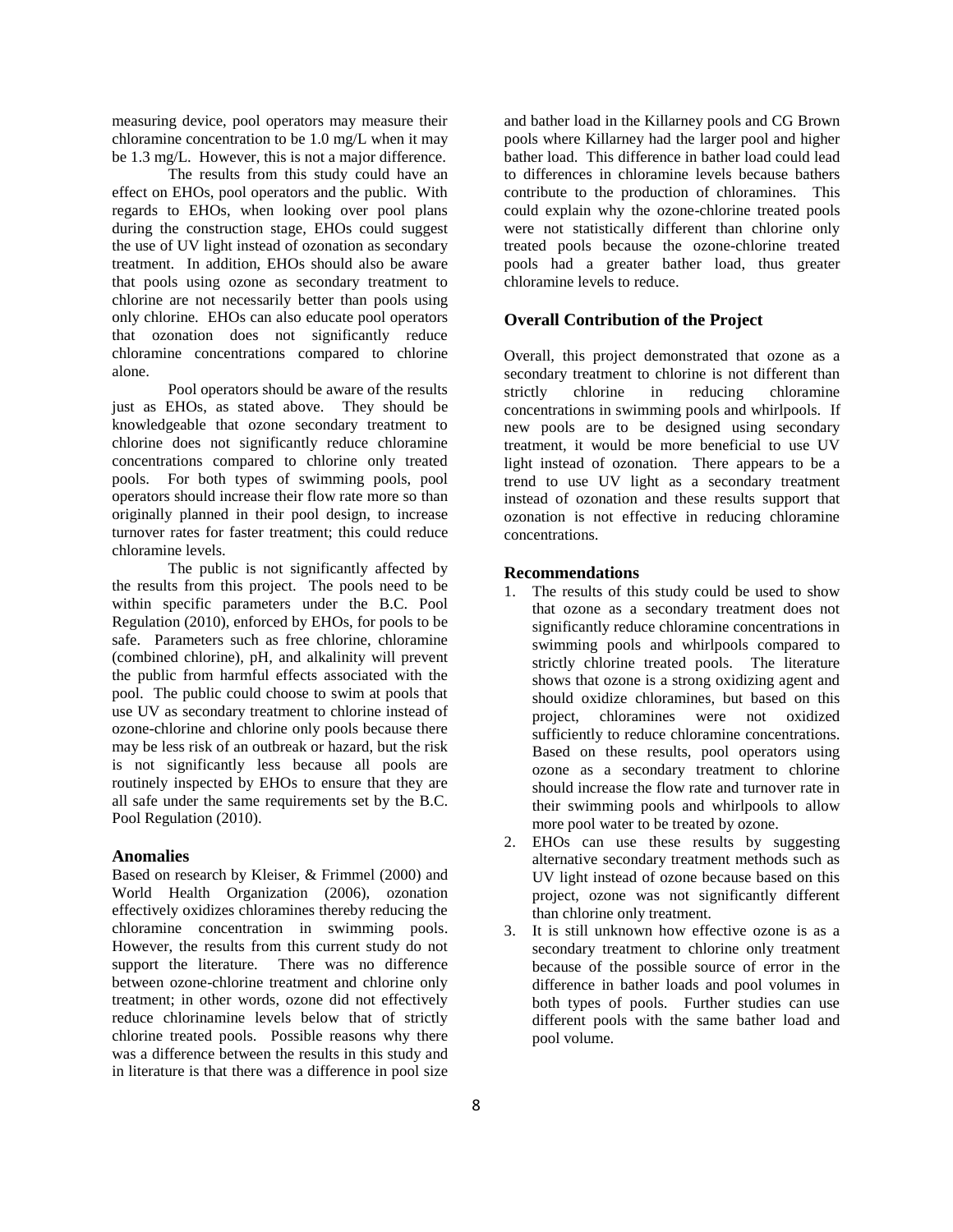### **Limitations**

Possible sources of error that could have occurred during this research were with the pools that were chosen. As stated previously, the difference in the bather load of the swimming pools and whirlpools between the two types of treatment systems could influence the amount of chloramines in the pools. This project could be explored more by comparing two pools with the same bather load and pool volume. This was not followed through to limit travel time to pools and time constraints.

Another way to reduce the difference in bather load is to sample from many different pools instead of just one ozone-chlorine treated pool and one strictly chlorine treated pool. In other words, more different ozone-chlorine treated pools and more strictly chlorine treated pools to get at least 30 samples total for each type of treatment system. This could reduce differences in bather load unless all of the ozone-chlorine pools have greater or less bather load than all of the chlorine only pools. Again, this was not performed in this project due to time constraints.

# **Future Studies**

- 1. Perform the same study using ozone-chlorine pools and chlorine only pools that have the same pool volume and bather loads, or sample more pools that use ozone-chlorine treatment and chlorine only treatment pools instead of just one of each type.
- 2. Determine if there is a difference in chloramine concentrations at different depths and areas of the swimming pool.
- 3. Determine the accuracy of the 5 in 1 Aquachek test strips for free chlorine, total chlorine, total alkalinity, pH, and total hardness. Or determine the accuracy of the 5 in 1 Aquachek test strips for measuring chloramine (combined chlorine) concentrations.

# **Conclusion**

It was determined that there was no difference in the chloramine concentration between ozone-chlorine treated swimming pools and chlorine only treated swimming pools. Also, there was no difference between ozone-chlorine treated whirlpools and chlorine only treated whirlpools. These results are different than the expected result of ozone-chlorine treated pools having less chloramine levels compared to chlorine only treated pools.

Also, neither any of the ozone-chlorine or chlorine only treated pools were under the 1.0 mg/L limit. Since the ozone-chlorine and chlorine only treated swimming pools were near the 1.0 mg/L limit, there would not be a distinct difference that could be detected by the device pool operators use. However, the both types of whirlpools were near 2.0 mg/L and pool operators would be able to determine that it is above 1.0 mg/L using their measuring device.

# **Acknowledgements**

There are many people who I would like to thank which made this project possible. First, I would like to thank Helen Heacock my supervisor for this project and who was the person suggesting this project. Also, special thanks to Fred Shaw for his organization and for providing the equipment for this project. I would also like to thank Bert Gillman from C.G. Brown, Karen Hillman and Adam from Killarney, and Sean Healy from the Vancouver Board of Parks & Recreation for being extremely helpful with my questions and providing access to these pool facilities.

# **References**

B.C. Pool Regulation 296/2010. (2010). Retrieved from

http://www.bclaws.ca/EPLibraries/bclaws\_n ew/document/ID/freeside/296\_2010

- Bessonneau, V., Derbez, M., Clément, M., & Thomas, O. (2011). Determinants of chlorination by-products in indoor swimming pools. *International journal of hygiene and environmental health*, *215*, 76- 85.
- City of Burnaby. (2013). Swimming. Retrieved from http://www.burnaby.ca/Things-To-Do/Be-Active-Programs/Rates-and-Schedules/Swimming.html
- City of Vancouver. (2012, May 30). Swimming and water activities. Retrieved from http://vancouver.ca/parks-recreationculture/swimming-and-water-activities.aspx
- Cornelia Kaydos-Daniels, S., Beach, M.J., Shwe, T., Magri, J., & Bixler, D. (2008). Health effects associated with indoor swimming pools: A suspected toxic chloramines exposure. *Public health*, *122*, 195-200. doi:10.1016/j.puhe.2007.06.011
- Florentin, A., Hautemanière, A., & Hartemann, P. (2011). Health effects of disinfection by-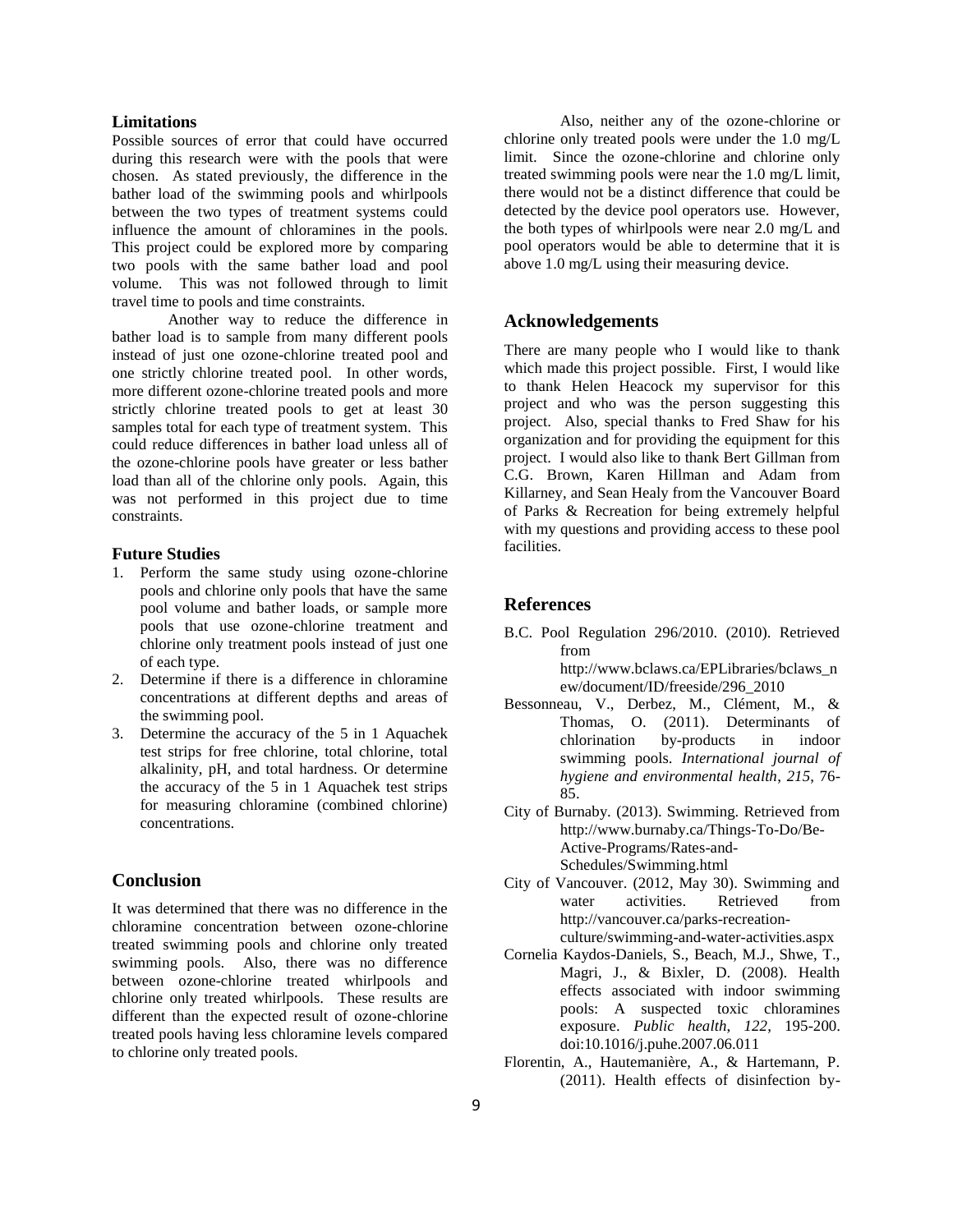products in chlorinated swimming pools. *International journal of hygiene and environmental health*, *214*, 461-469. doi:10.1016/j.ijheh.2011.07.012

- Heacock, H., & Sidhu, B. (2013a). *Research Methods Module 5: Descriptive statistics*. Personal Collection of H. Heacock, & B. Sidhu, British Columbia Institute of Technology, Burnaby, BC, Canada.
- Heacock, H., & Sidhu, B. (2013b). *Research Methods Module 5: Inferential statistics*. Personal Collection of H. Heacock, & B. Sidhu, British Columbia Institute of Technology, Burnaby, BC, Canada.
- Hintze, J. (2013). NCSS 9. NCSS, LLC. Kaysville, Utah, USA. Retrieved from www.ncss.com.
- Ho, E. (2008). *Concentration of chloramines in chlorinated vs UV pools*. (Unpublished research project). British Columbia Institute of Technology, Burnaby, BC, Canada.
- Hua, G., & Reckhow, D.A. (2013). Effect of preozonation on the formation and speciation of DBPs. *Water research*, *47*, 4322-4330. http://dx.doi.org/10.1016/j.watres.2013.04.0 57
- Hübner, U., Keller, S., & Jekel, M. (2013). Evaluation of the prediction of trace organic compound removal during ozonation of secondary effluents using tracer substances and second order rate kinetics. *Water research*, *47*(17), 6467-6474. doi: 10.1016/j.watres.2013.08.025
- Jo, W., Kwon, K., Dong, J., & Chung, Y. (2005). Multi-route trihalomethane exposure in households using municipal tap water treated with chlorine or ozone-chlorine. *Science of the total environment*, *339*, 143- 152. doi: 10.1016/j.scitotenv.2004.07.026
- Judd, S.J., & Bullock, G. (2003). The fate of chlorine and organic materials in swimming pools. *Chemosphere*, *51*, 869-879. doi:10.1016/S0045-6535(03)00156-5
- Kleiser, G., & Frimmel, F.H. (2000). Removal of precursors for disinfection by-products (DBPs) – Differences between ozone- and OH-radical-induced oxidation. *The science of total environment*, *256*, 1-9.
- Lee, J., Jun, M.J., Lee, M.H., Lee, M.H., Eom, S.W., & Z, K.D. (2010). Production of various disinfection byproducts in indoor swimming pool waters treated with different disinfection methods. *International journal of hygiene and environmental health*, *213*, 465-474. doi:10.1016/j.ijheh.2010.09.005
- Li, J., & Blatchley, E.R. (2007). Volatile disinfection byproduct formation resulting from chlorination of organic-nitrogen precursors in swimming pools. *Environmental science & technology*, *41*(19), 6732-6739.
- MacLeod, M. (2013a). *Pools and recreational waters*. Personal Collection of Martin MacLeod, British Columbia Institute of Technology, Burnaby, BC.
- MacLeod, M. (2013b). *Ozone and Ozonation*. Personal Collection of Martin MacLeod, British Columbia Institute of Technology, Burnaby, BC.
- MacLeod, M. (2013c). *The (re)circulation system*. Persona Collection of Martin MacLeod, British Columbia Institute of Technology, Burnaby, BC.
- Microsoft. (2007). Microsoft Excel (Version 2007). Microsoft Corporation.
- Ministry of Health. (2011). *B.C. Guidelines for swimming pool operators V1.0*. Retrieved from http://www.health.gov.bc.ca/protect/pdf/bcpool-operations-guidelines.pdf
- National Swimming Pool Foundation. (2012). *Pool & spa operator handbook*. Colorado Springs, CO: National Swimming Pool Foundation.
- Public Health Act, S.B.C. 2008. (2008, c. 28). Retrieved from BC Laws website: http://www.bclaws.ca/EPLibraries/bclaws\_n ew/document/ID/freeside/00\_08028\_01#part 4
- Rice, R.G. (1995). Chemistries of ozone for municipal pool and spa water treatment. *Journal of the swimming pool and spa industry*, *1*(1), 25-44.
- Richardson, S.D., DeMarini, D.M., Kogevinas, M., Fernandez, P., Marco, E., Lourencetti, C., Ballesté, C., Heederik, D., Meliefste, K., McKague, A.B., Marcos, R., Ront-Ribera, L., Grimalt, J.O., & Villanueva, C.M. (2010). What's in the pool? A comprehensive identification of disinfection by-products and assessment of mutagenicity of chlorinated and brominated swimming pool water. *Environmental health perspectives*, *118*(11), 1523-1530. doi:10.1289/ehp.1001965
- Schmalz, C., Frimmel, F.H., & Zwiener, C. (2011). Trichloramine in swimming pools – Formation and mass transfer. *Water research*, *45*, 2681-2690. doi:10.1016/j.watres.2011.02.024